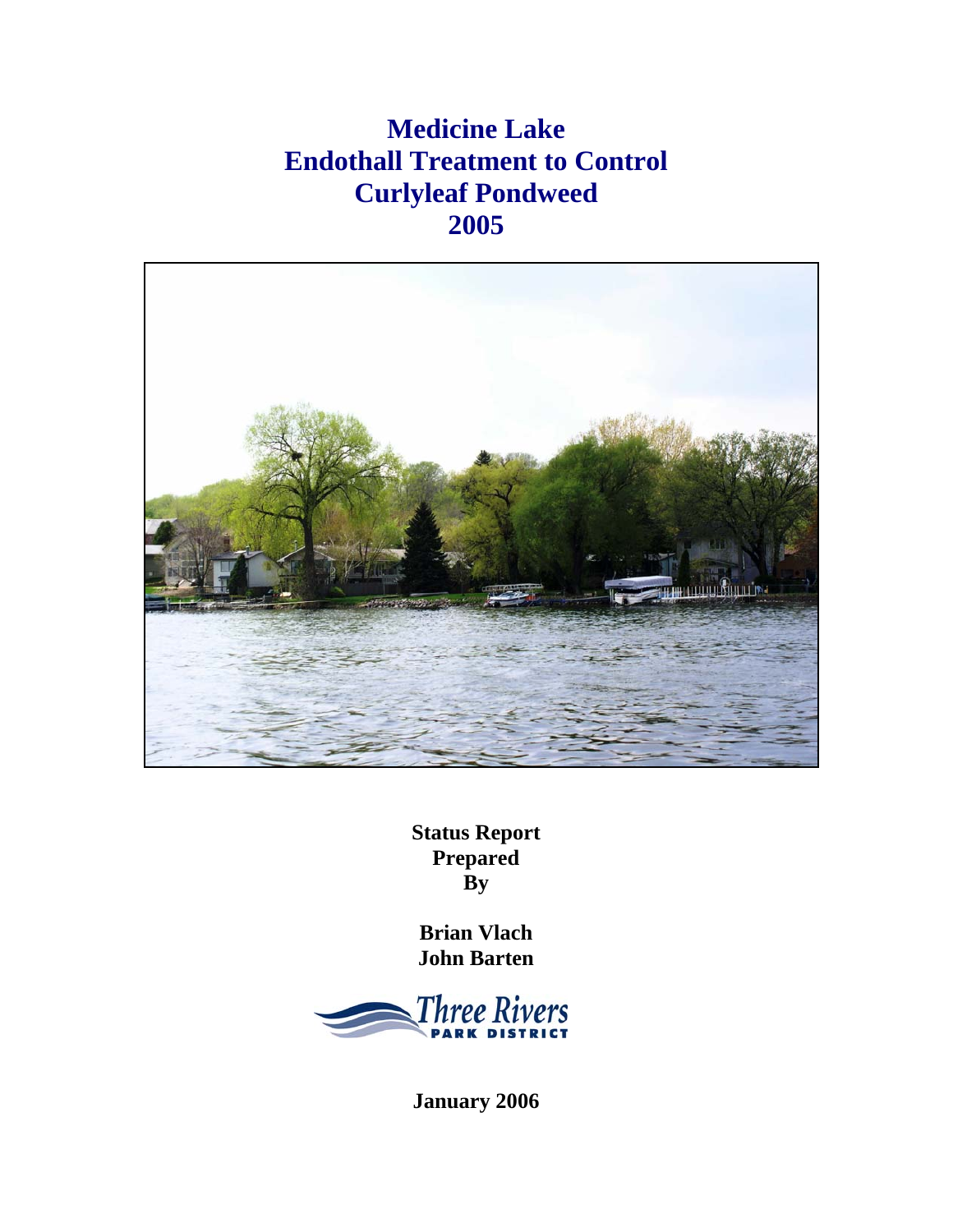## **Medicine Lake Endothall Treatment to Control Curlyleaf Pondweed 2005**

### **Status Report**

#### **Background**

Medicine Lake is an important resource within the City of Plymouth that receives a considerable amount of recreational use. The lake has a history of degraded water quality conditions that potentially inhibits recreational use. The City of Plymouth developed a Water Resources Management Plan in 2000 that identified Medicine Lake as a high priority resource that requires water quality improvements. A Medicine Lake subcommittee was established to develop and facilitate a comprehensive management plan to pro-actively address the water quality issues. Water quality goals were developed for Medicine Lake to provide guidelines in making management decisions that would improve in-lake water quality conditions. Currently, Medicine Lake water quality conditions do not meet the established water quality goals. Due to the poor water quality conditions, the Environmental Protection Agency (EPA) has also placed Medicine Lake onto the list of Impaired Waters for excess nutrients in 2004.

 The Medicine Lake subcommittee determined that curlyleaf pondweed is a significant factor inhibiting recreational use as well as potentially degrading the in-lake water quality. Curlyleaf pondweed is an exotic species that typically competes with other native plant species because of its unique life cycle. The plant germinates from turions (seed structures) in early fall when most native plants have died back, and the plant continues to grow slowly during the winter months. Curlyleaf pondweed growth increases substantially after ice-out due to an increase in light availability. According to preliminary aquatic plant surveys in the spring, Medicine Lake has approximately 30% to 40% surface area coverage of curlyleaf pondweed with nuisance growth conditions that inhibits recreational use. The plant begins to die-off (called senescence) after the completion of turion production by the end of June or early July. The senescence of curlyleaf pondweed provides an internal source of nutrients within Medicine Lake. Similar to other lakes dominated by curlyleaf pondweed, Medicine Lake has a characteristic total phosphorus spike that coincides with senescence. Nutrients released from the senescence process are in a soluble form readily available for algae uptake. Consequently, algae blooms frequently develop causing a decrease in water clarity. The senescence of curlyleaf pondweed exacerbates the eutrophication process by causing poor water quality conditions earlier in the season.

 A primary initiative of the Medicine Lake subcommittee was the formation of a Medicine Lake Aquatic Vegetation Management Group (AVM). The group consisted of members from the City of Plymouth Engineering Department, Three Rivers Park District, Minnesota Department of Natural Resources (MNDNR), Bassett Creek Watershed District, Association of Medicine Lake Area Citizens (AMLAC), City of Medicine Lake, and several lakeshore residents. The AVM group developed an aquatic plant management plan to control exotic species and promote the growth of native species in an effort to improve water quality conditions for Medicine Lake. The plan proposed to chemically treat the entire littoral area of the lake with an aquatic herbicide (Endothall) to control curlyleaf pondweed. A herbicide treatment for the entire littoral area has not been previously considered as a viable management approach because MNDNR rules and regulations limit herbicide applications to 15% of the lake littoral area. Monitoring data (water quality data and aquatic plant vegetation surveys) was provided to demonstrate the potential impact curlyleaf pondweed has on Medicine Lake water quality. The data was used to request a variance from the MNDNR to allow for a herbicide application over the entire littoral area.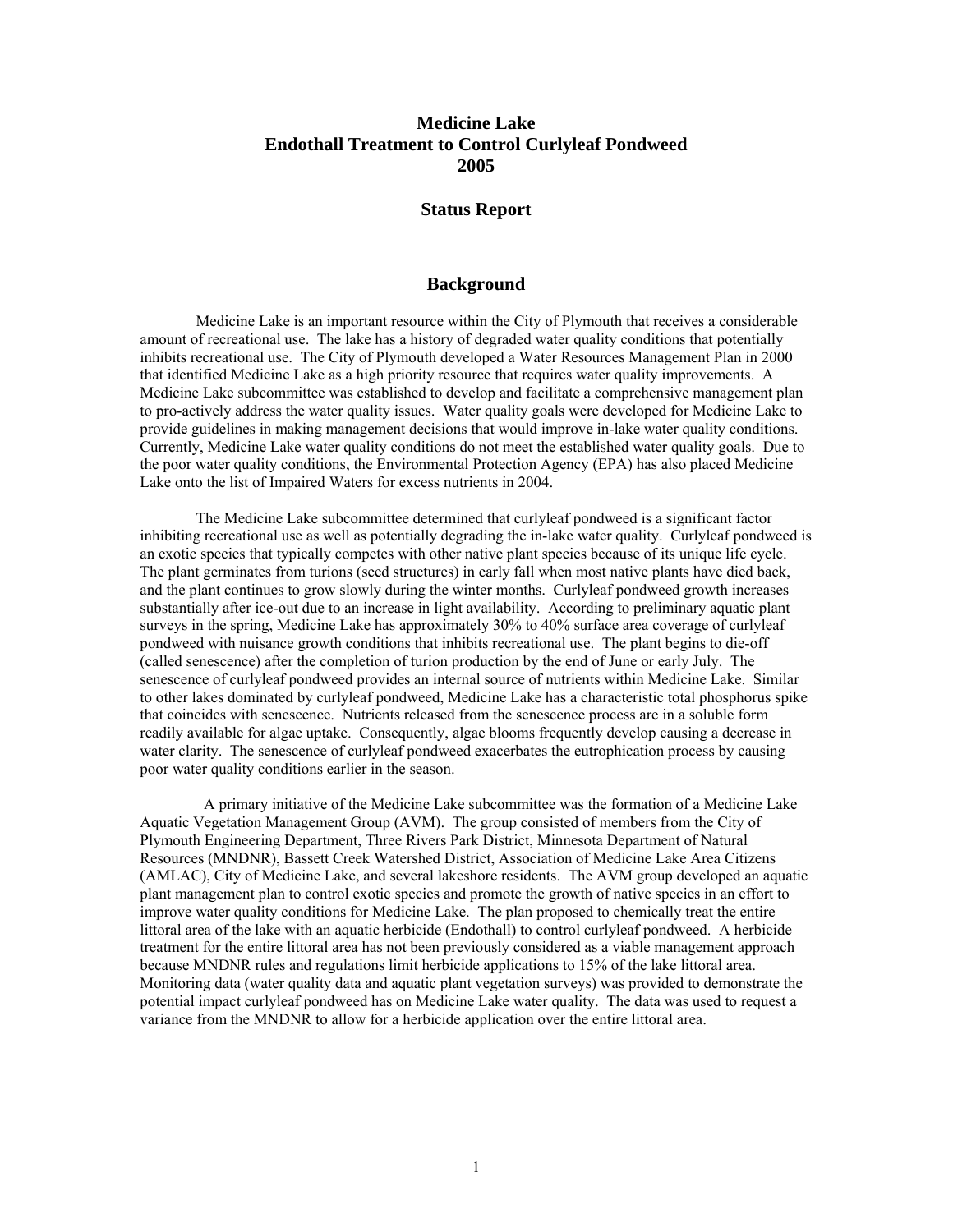The proposed Medicine Lake herbicide treatment was considered a long-term management approach. Historically, curlyleaf pondweed management strategies have been primarily short-term approaches that temporarily control nuisance growth conditions to increase recreational use. Very few projects have considered a long-term management approach to control curlyleaf pondweed. The objective of the long-term management approach is to improve water quality conditions by reducing the amount of curlyleaf pondweed. Reducing the internal nutrient loading from curlyleaf pondweed senescence can potentially improve water clarity conditions and encourage native plant growth. Establishing a diverse native plant community can potentially inhibit the growth of curlyleaf pondweed and extend the longevity of the control programs. The MNDNR approved the project and granted a three-year variance (April 5, 2004) to the City of Plymouth for chemical control of curlyleaf pondweed in an area greater than 15% of the littoral area for Medicine Lake. Conditions of the permit required the implementation of an extensive monitoring program to determine whether project goals and objectives will be accomplished. The monitoring program was a collaborative effort among a group of agencies and consulting firms that included the following:

- **City of Plymouth** Submission of application for the Medicine Lake herbicide treatment. Contact and obtain permission from City of Plymouth shoreline residents about herbicide application. Coordinate and schedule herbicide treatment with contractor.
- **City of Medicine Lake**  Contact and obtain permission from City of Medicine Lake shoreline residents about herbicide application.
- **Three Rivers Park District** Perform an aquatic vegetation visual survey using GPS to identify curlyleaf pondweed nuisance growth areas and estimate acreage for treatment. Bi-weekly monitoring to determine seasonal changes in water quality for Medicine Lake. Analysis of curlyleaf pondweed samples for nutrient concentration and biomass estimates.
- **Lake Restoration** Implement the Medicine Lake herbicide treatment with endothall (Aquathol-K). Monitor daily changes in water temperature to determine the time period for herbicide application.
- **Blue Water Science** Collected curlyleaf pondweed stem density and biomass samples to determine herbicide treatment effectiveness.
- **US Army Corps of Engineers** Point intercept aquatic macrophyte survey to monitor the diversity of the plant community for Medicine Lake.

This report provides a summary of the herbicide treatments from 2004-2005. The report includes monitoring data that was collected by the different agencies and consulting firms. The report will be submitted to the MNDNR as part of the permit application to control curlyleaf pondweed in Medicine Lake for 2006. The data will be further used to determine whether the herbicide application to control curlyleaf pondweed is a viable long-term management approach at improving in-lake water quality.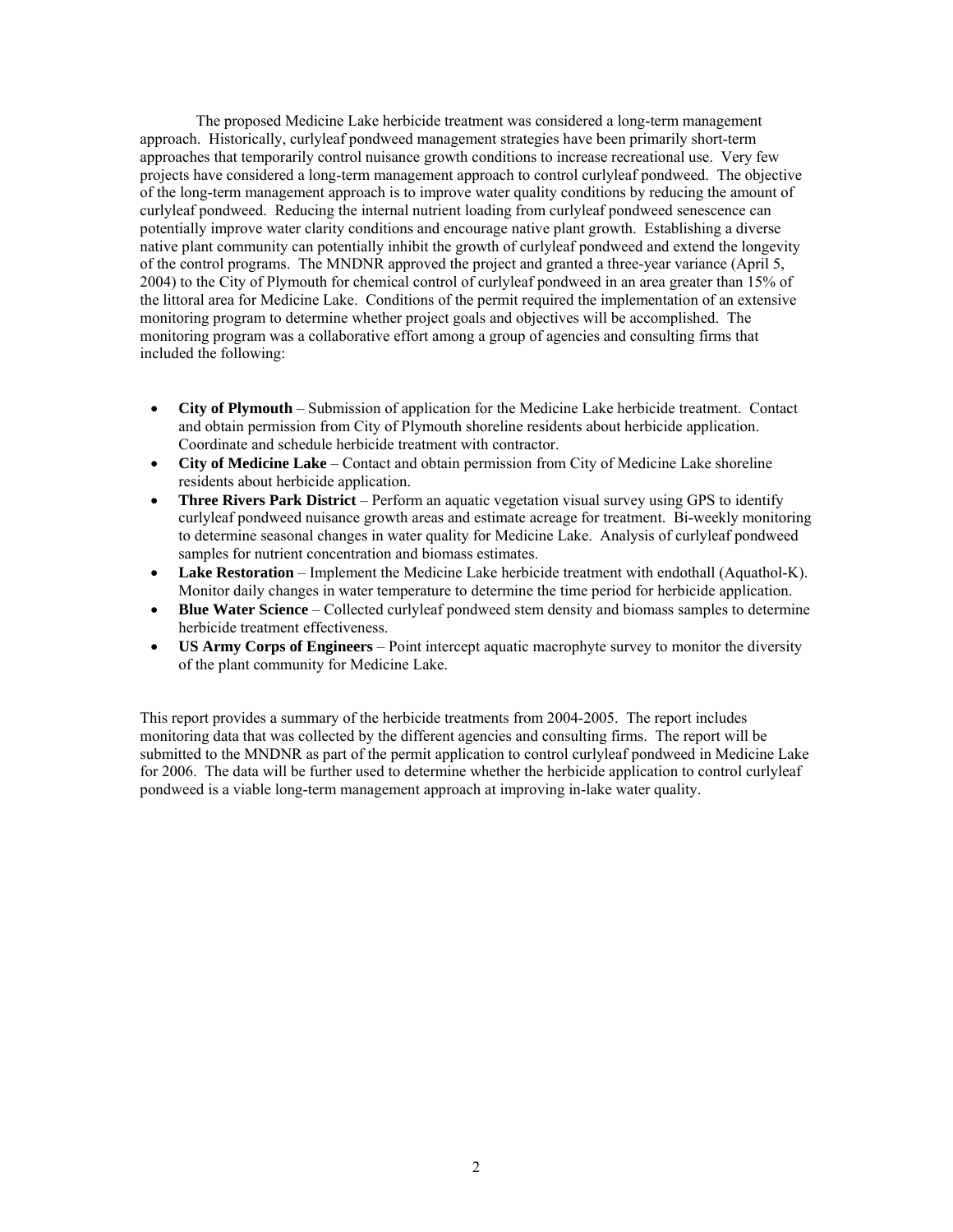### **Results**

 Medicine Lake has had annual nuisance growth conditions of curlyleaf pondweed that inhibits recreational use. Aquatic vegetation surveys performed by Three Rivers Park District indicated that there was a minimum of 300 acres of annual curlyleaf pondweed growth. Typically, nuisance growth conditions are present on approximately 30% to 40% of the surface area of the lake. The lake had approximately 375 acres of curlyleaf pondweed in 2004, in which 90% of the acreage was considered nuisance growth that inhibited recreational use. However, nuisance growth conditions in 2005 were not as severe due to the successful herbicide treatment in 2004. Despite a decrease in nuisance growth conditions in 2005, curlyleaf pondweed was observed in the same locations as 2004. Consequently, the locations that were chemically treated in 2004 were treated again in 2005. The curlyleaf pondweed acreage estimated from the survey in 2004 and 2005 was used to determine the amount of Aquathol-K necessary for the herbicide treatment. The map (below) represents the area that was chemically treated in 2004 and 2005.



**Figure 1: Curlyleaf pondweed survey on Medicine Lake.** 

The riparian property rights of all shoreline owners were recognized. Permission from the shoreline residents was obtained by the City of Plymouth and the City of Medicine Lake in all areas of the proposed chemical application that were closer than 150 feet from the lake shoreline. The property owners were contacted at least two to three months prior to the herbicide application. The majority of the Medicine Lake shoreline residents (99%) were in favor of the herbicide treatment to control curlyleaf pondweed. Those property owners that were not in favor of the herbicide treatment were identified on a map. The herbicide treatment was only applied to those designated areas in which permission was granted.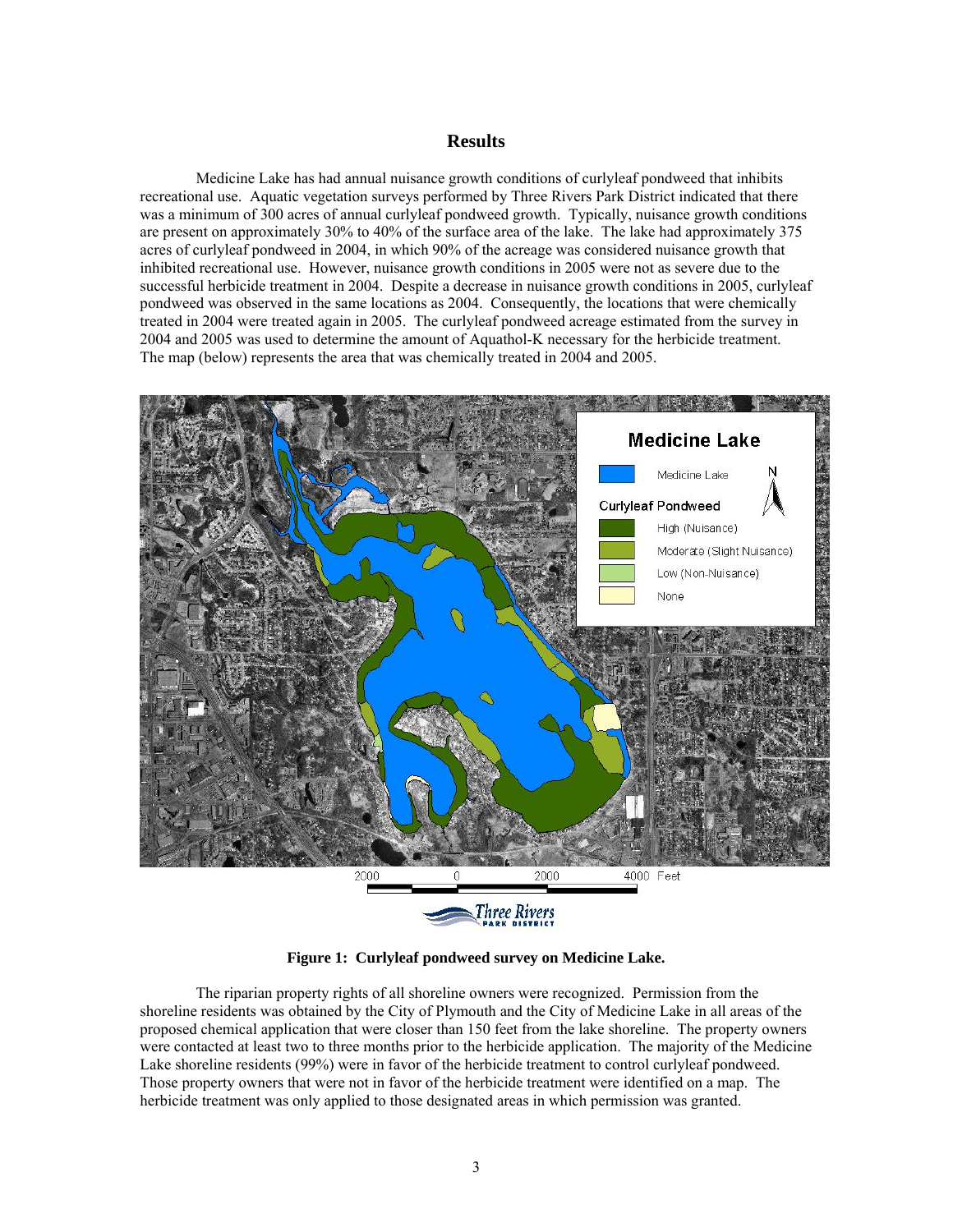The Medicine Lake herbicide (Aquathol-K) treatment in 2005 occurred from April 19 through April 22. The herbicide treatment in 2005 was considerably earlier than the treatment in 2004 (May 8 through May 11, 2004). Lake Restoration applied aquathol-K to achieve a target concentration between 1 and 1.5 mg/L. There was approximately 1400 gallons of aquathol-K applied to approximately 320 acres of the lake in 2005. The time period of the herbicide treatment was water temperature dependent. Aquathol-K is a contact herbicide that is effective at killing curlyleaf pondweed at water temperatures as low as 55° F to 60° F. The temperatures in 2005 were considerably warmer earlier in the spring in comparison to temperatures observed in 2004. The herbicide treatment was completed early in spring to ensure that the curlyleaf pondweed was eradicated prior to the development of turions. The typical length of the curlyleaf pondweed plants during the time period of treatment was between 21 to 27 inches with 10 or 11 nodes. The curlyleaf pondweed plants in 2004 and 2005 did not develop turions prior to the herbicide treatment. Consequently, it was anticipated that there would be less curlyleaf pondweed in subsequent years following the treatment.

To determine the effectiveness of the herbicide treatment at controlling curlyleaf pondweed, stem density aquatic macrophyte surveys were conducted prior to and after the herbicide treatments for each year (Table 1 & 2). Blue Water Science sampled stem densities at four separate sites on Medicine Lake. The specific locations of the sites sampled in 2004 and 2005 were similar between years. Each site was sampled at ten random locations with a  $0.1-m^2$  quadrant for 6 ft and 9 ft depth intervals. The pre-treatment surveys indicated that stem densities of curlyleaf pondweed were considerably less the first year after initial herbicide treatment. Based on data for sites surveyed at 6 foot depth intervals, the average stem densities the initial year of the herbicide treatment in 2004 was 643 stems/ $m^2$  (Table 1). The average stem densities decreased to 419 stems/ $m^2$  in 2005 the year after the initial herbicide treatment in 2004 (Table 1). These differences were more significant for sites surveyed at 9 foot depth intervals, in which the average stem densities decreased from 472 stems/m<sup>2</sup> in 2004 to 143 stems/m<sup>2</sup> in 2005 (Table 1). The post treatment surveys for each year further suggested that the herbicide application has been effective in killing the curlyleaf pondweed. After the herbicide treatments in 2004 and 2005, the post treatment surveys indicate that there was very little to no curlyleaf pondweed found in Medicine Lake (Table 2). Based on the preliminary data, the surveys suggest that consecutive whole-lake herbicide treatments have been effective in reducing the amount of curlyleaf pondweed in Medicine Lake.

|                |                                    | <b>Stem Density at 6-ft Depth</b>  | <b>Stem Density at 9-ft Depth</b>  |                                    |  |
|----------------|------------------------------------|------------------------------------|------------------------------------|------------------------------------|--|
| <b>Site</b>    | 2004<br>$(S$ tems/m <sup>2</sup> ) | 2005<br>$(S$ tems/m <sup>2</sup> ) | 2004<br>$(S$ tems/m <sup>2</sup> ) | 2005<br>$(S$ tems/m <sup>2</sup> ) |  |
|                | 761                                | 415                                | 572                                | 192                                |  |
|                | 928                                | 600                                | 432                                | 215                                |  |
|                | 555                                |                                    | 666                                |                                    |  |
|                | 327                                | 650                                | 219                                | 120                                |  |
| <b>Average</b> | 643                                | 419                                | 472                                | 143                                |  |

|  | Table 1: Pre-Treatment Quadrant Surveys in 2004 and 2005. |
|--|-----------------------------------------------------------|
|--|-----------------------------------------------------------|

| Table 2: Post-Treatment Quadrant Survey in 2004 and 2005. |  |  |  |
|-----------------------------------------------------------|--|--|--|
|-----------------------------------------------------------|--|--|--|

|                |                                    | <b>Stem Density at 6-ft Depth</b>  | <b>Stem Density at 9-ft Depth</b>  |                                    |  |  |
|----------------|------------------------------------|------------------------------------|------------------------------------|------------------------------------|--|--|
| <b>Site</b>    | 2004<br>$(S$ tems/m <sup>2</sup> ) | 2005<br>$(S$ tems/m <sup>2</sup> ) | 2004<br>$(S$ tems/m <sup>2</sup> ) | 2005<br>$(S$ tems/m <sup>2</sup> ) |  |  |
|                |                                    |                                    |                                    |                                    |  |  |
|                |                                    |                                    |                                    |                                    |  |  |
|                |                                    |                                    |                                    |                                    |  |  |
|                |                                    |                                    |                                    |                                    |  |  |
| <b>Average</b> |                                    |                                    |                                    |                                    |  |  |

Data collected by Steve McComas and Jo Stuckert, Blue Water Science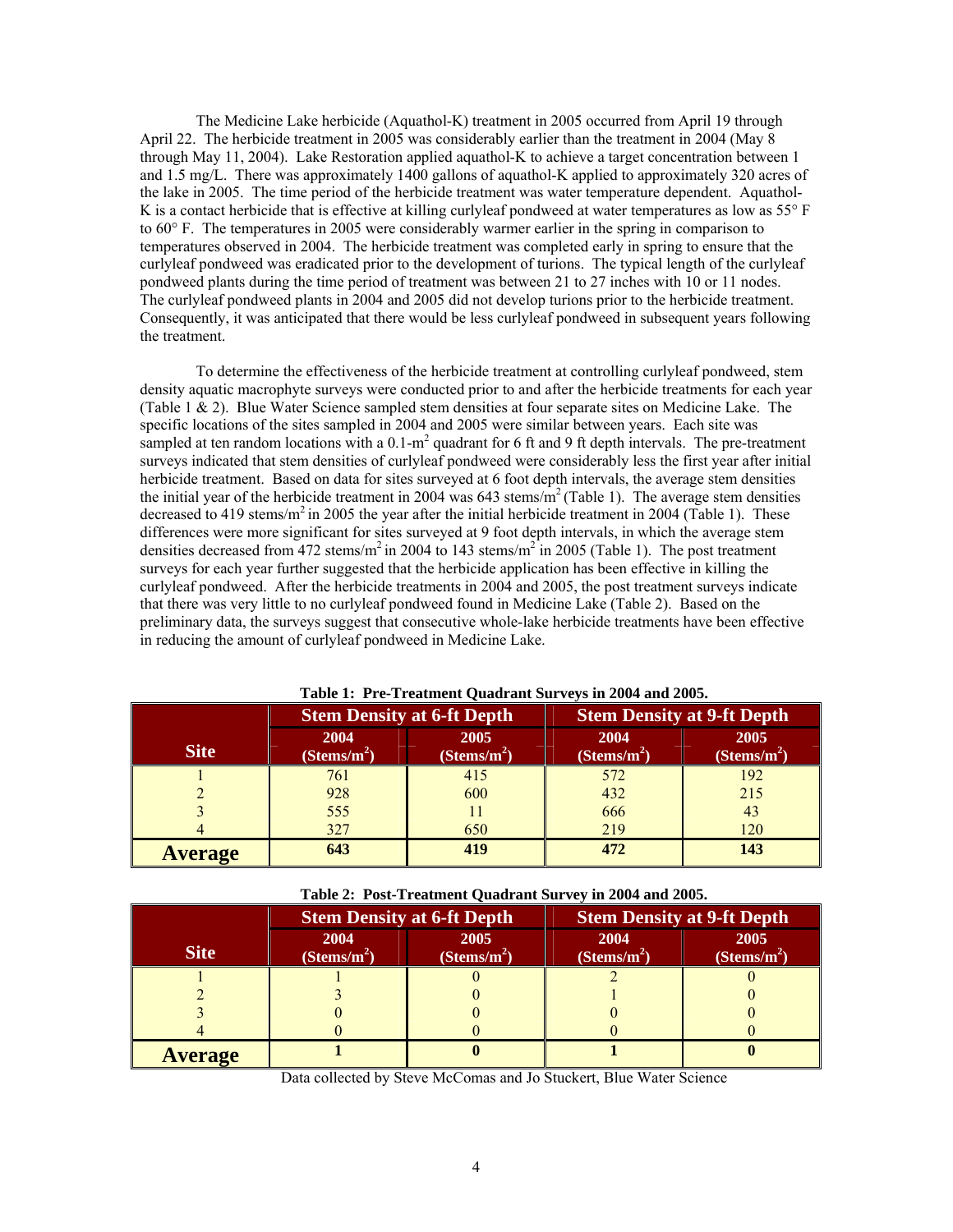An aquatic macrophyte survey was conducted in Medicine Lake to assess potential changes in the plant community relative to the herbicide treatments. The U.S. Army Corps of Engineers performed pointintercept surveys in April, June, and September in 2004 and 2005. Each survey was a compilation of 200 to 220 sampling points within the littoral area (depth  $\leq 15$  ft) of Medicine Lake (personal communication John Skogerboe). The point-intercept method is a qualitative approach in which plant species are collected and identified from two rake throws at each sampling point. The surveys that occurred pre-treatment and post-treatment further indicated that the herbicide was effective at killing curlyleaf pondweed as well as reducing the amount of curlyleaf pondweed the year following initial treatment. The frequency of occurrence for curlyleaf pondweed decreased from 52% in April (pre-treatment) to 7% in June (posttreatment) in 2004; and the frequency of occurrence decreased from 37% in April (pre-treatment) to 5% in June (post-treatment) of 2005 (Table 3). During the early spring, there was not much diversity in the native plant community. The early spring herbicide treatment occurs during a time period when very few native plants have germinated. The fall (September) surveys in 2004 and 2005 further indicate that the treatment did not appear to affect the native plant community.

Medicine Lake has a diverse native plant community in which 20 species were present (Table 3). The dominant native species present were *Ceratophyllum demersum* (Coontail) and *Vallisneria americana* (Wild Celery) (Table 3). Despite a diverse native plant community, the only substantial increase in percent occurrence for native species was *Elodea canadensis* (3.6% in September 2004 to 13.7% in September 2005). It was anticipated that the decrease in curlyleaf pondweed would further encourage the development of a native plant community. Unfortunately, the continued growth of curlyleaf pondweed appears to inhibit the development of a native plant community. Typically, there is early fall germination of curlyleaf pondweed from viable turions that reside in the sediments from pervious years production. The percent occurrence of curlyleaf pondweed that germinated in the fall (September) of 2004 was 12.3%. However, there was no curlyleaf pondweed found in the fall survey of 2005. These findings suggest that the consecutive herbicide treatments occurring prior to the development of curlyleaf pondweed turion production has reduced the viable seed bank within the lake sediments. Consequently, the native plant community will may become further established with the continued efforts to control curlyleaf pondweed.

|                                  | <b>Percent Occurrence</b> |      |                  |              |      |                  |
|----------------------------------|---------------------------|------|------------------|--------------|------|------------------|
| <b>Species</b>                   |                           | 2004 |                  |              | 2005 |                  |
|                                  | <b>April</b>              | June | <b>September</b> | <b>April</b> | June | <b>September</b> |
| <b>Ceratophyllum demersum</b>    | 31                        | 24   | 39               | 12           | 30   | 39               |
| <b>Elodea</b> canadensis         | $\overline{2}$            |      |                  | 6            | 11   | 14               |
| Myriophyllum spicatum            | 13                        |      |                  |              | 13   | 18               |
| <b>Myriophyllum sibiricum</b>    | $\theta$                  |      |                  |              |      |                  |
| <b>Potamogeton crispus</b>       | 87                        |      |                  | 37           |      |                  |
| <b>Najas flexilis</b>            |                           |      |                  |              |      |                  |
| Nuphar advena                    |                           |      |                  |              |      |                  |
| Nymphaea oderata                 |                           | 20   | 15               |              | 16   | 16               |
| <b>Potamogeton amplifolius</b>   |                           |      |                  |              |      |                  |
| <b>Potamogeton illinoensis</b>   |                           |      |                  |              |      |                  |
| <b>Potamogeton foliosus</b>      |                           |      |                  |              |      |                  |
| <b>Potamogeton praelongus</b>    |                           |      |                  |              |      |                  |
| Potamogeton robbinsii            |                           |      |                  |              |      |                  |
| <b>Potamogeton zosteriformis</b> |                           |      |                  |              |      |                  |
| <b>Scirpus validus</b>           |                           |      |                  |              |      |                  |
| Stukenia pectinata               |                           |      | 16               |              | 20   | 15               |
| Vallisneria americana            |                           | 24   | 27               |              | 30   | 33               |
| Zosterella dubia                 |                           |      |                  |              |      |                  |
| Zannichellia palustris           |                           |      |                  |              |      |                  |
| Chara spp.                       |                           | 42   | 13               | 8            | 26   | 17               |

#### **Table 3: Medicine Lake Point-Intercept Aquatic Macrophyte Survey Summary by Species.**

Data collected and Analyzed by John Skogerboe, US Army Corps of Engineers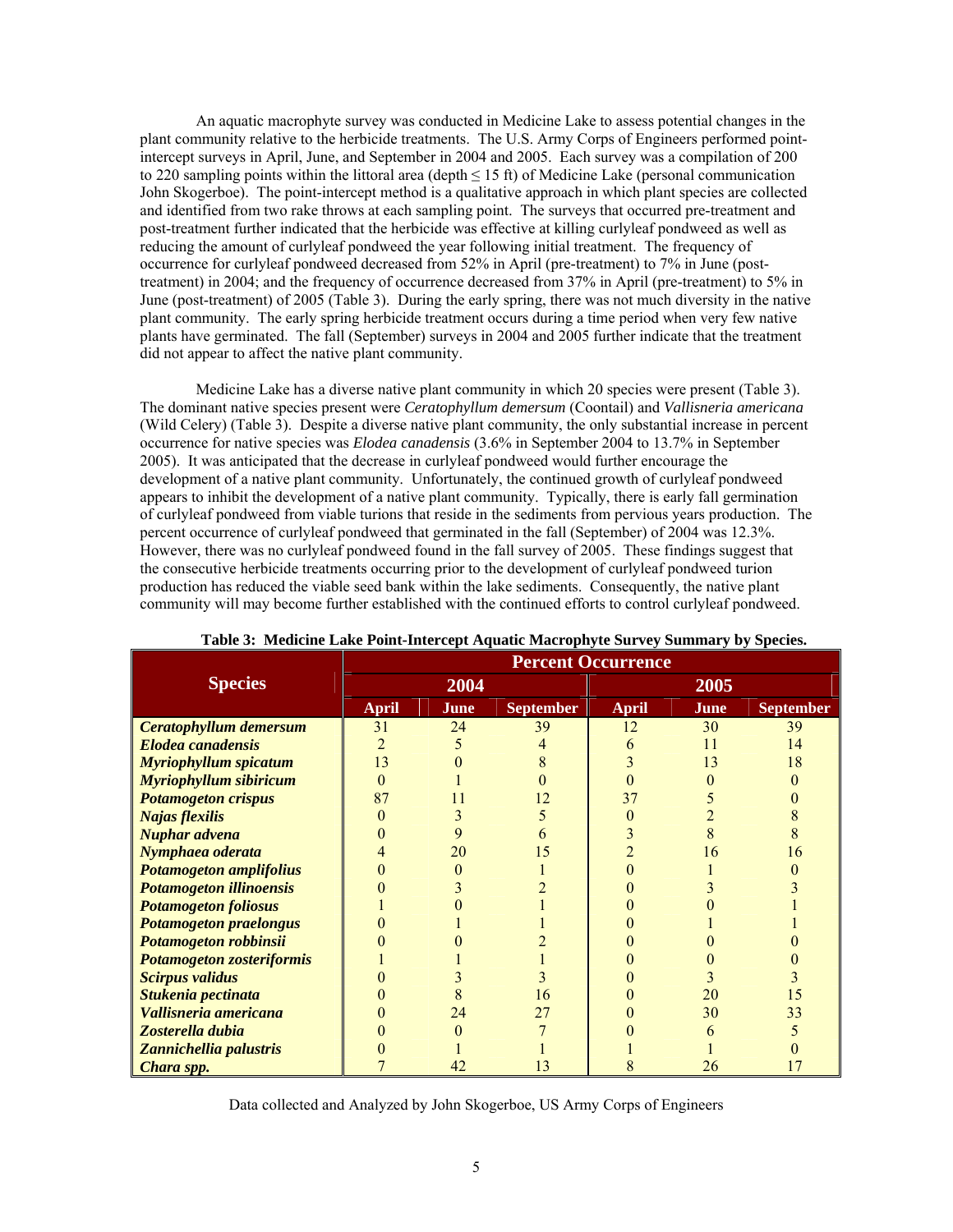| Category                     | 2004  |       |                  | 2005  |      |                  |
|------------------------------|-------|-------|------------------|-------|------|------------------|
|                              | April | June  | <b>September</b> | April | June | <b>September</b> |
| <i>% Potamogeton crispus</i> | 87%   | 11%   | 12%              | 37%   | 5%   | $0\%$            |
| % Myriophyllum spicatum      | 13%   | $0\%$ | 8%               | 3%    | 13%  | 18%              |
| % Native Species             | 43%   | 59%   | 63%              | 23%   | 64%  | 64%              |
| <b>Native Species/point</b>  | 0.30  | 1.03  | 1.54             | 0.27  | 1.57 | 1.61             |
| <b>Number of Species</b>     |       |       | 19               | 8     | 16   | 15               |

**Table 4: Medicine Lake Point-Intercept Aquatic Macrophyte Survey Summary.** 

Data collected and Analyzed by John Skogerboe, US Army Corps of Engineers

There was a concern that eradicating curlyleaf pondweed would cause Medicine Lake to shift toward a plant community dominated by Eurasian water milfoil. Medicine Lake periodically has nuisance growth conditions of Eurasian water milfoil. The Three Rivers Park District has harvested portions of the lake with nuisance growth conditions to improve recreational opportunities. The point-intercept macrophyte surveys indicated that Eurasian water milfoil frequency of occurrence was relatively low (8%) the first year of treatment in 2004 (Table 4). However, the percent occurrence of Eurasian water milfoil increased substantially to 18% in 2005 (Table 4). Based on the point-intercept survey in 2005, Eurasian water milfoil has become the third most common aquatic plant specie in Medicine Lake. Preliminary data suggests that Eurasian water milfoil distribution may be increasing. A decrease in curlyleaf pondweed would certainly improve the opportunity for a diverse native plant community to become established. Establishing a diverse native plant community could potentially inhibit the growth of curlyleaf pondweed and extend the longevity of the control program. However, Eurasian water milfoil could potentially inhibit the development of a diverse native plant community. Consequently, efforts to continue monitoring the changes in the plant community are important. Medicine Lake management efforts may have to consider controlling Eurasian water milfoil to encourage establishment of a diverse native plant community.

A primary objective of the long-term management approach to controlling curlyleaf pondweed is improving in-lake water quality conditions. Medicine Lake was monitored bi-weekly to determine seasonal changes in water quality. Prior to the herbicide treatments in 2004, Medicine Lake has had a characteristic total phosphorus spike coinciding with curlyleaf pondweed senescence at the end of June and beginning of July. In 2004, there was an increase in phosphorus concentration that corresponded to the time period of the initial herbicide treatment (Figure 2). A similar response was not observed in 2005. The sampling interval prior to and after the herbicide treatment may have missed the potential phosphorus spike; or the phosphorus spike did not occur due to the decrease curlyleaf pondweed abundance (Figure 3). Sampling efforts in 2006 will incorporate an improved sampling interval to monitor the potential changes in water quality relative to the herbicide treatment.



**Figure 2: Seasonal Changes in total phosphorus concentration for Medicine Lake in 2004.**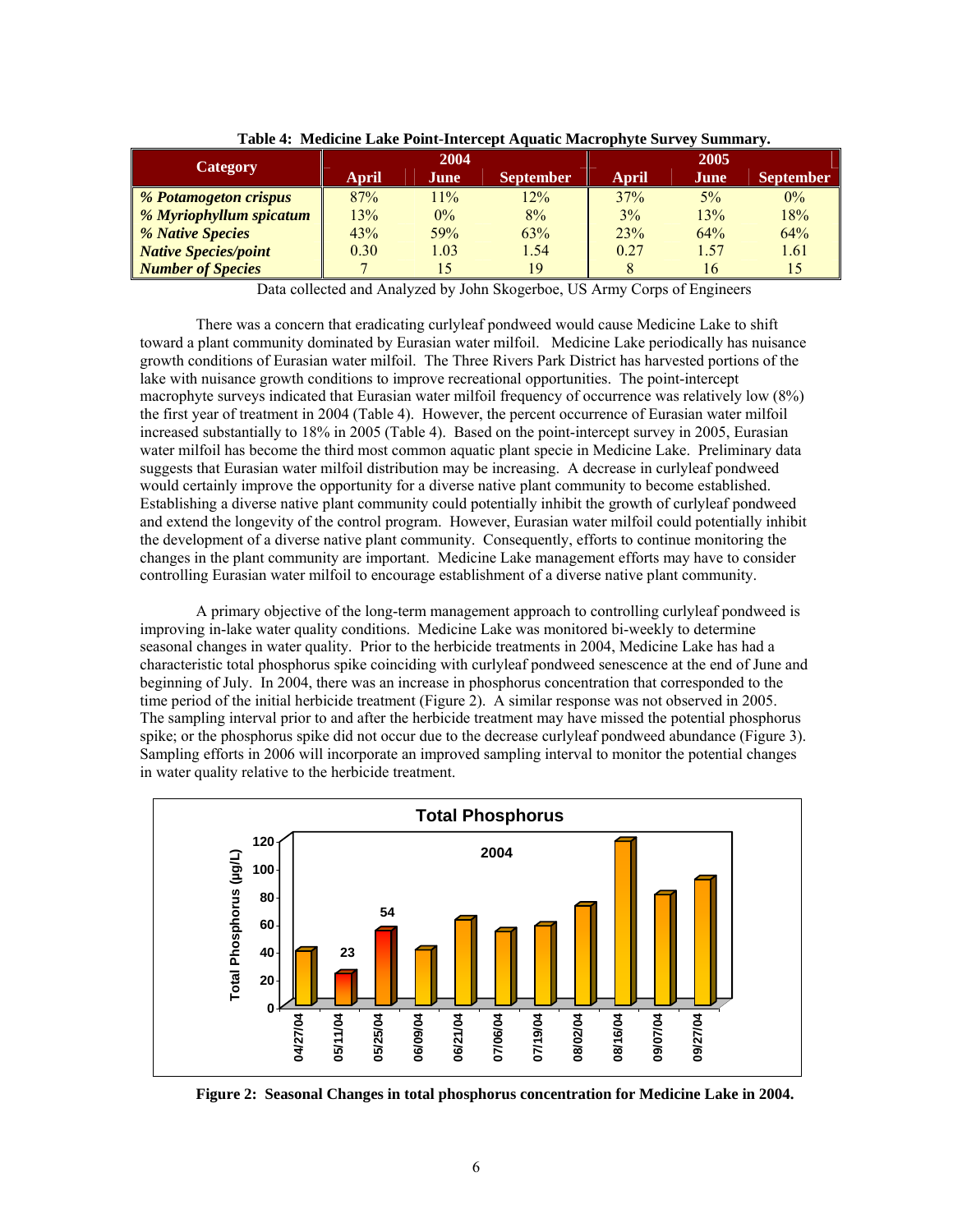

**Figure 3: Seasonal changes in total phosphorus concentration for Medicine Lake in 2005.** 

To estimate the amount of phosphorus released from the die-off of curlyleaf pondweed due to the herbicide treatment, Three Rivers Park District performed phosphorus analysis on the biomass samples collected from the aquatic macrophyte quadrant survey in 2004 (Table 5). Based on the phosphorus analysis from biomass samples, the die-off of curlyleaf pondweed released approximately 1050 pounds of phosphorus as a consequence of the herbicide treatment (Table 5). It was anticipated that total phosphorus concentrations will further decrease as a result of consecutive herbicide treatments to reduce curlyleaf pondweed abundance. Preliminary analysis of water quality data (1995-2005) indicated that average phosphorus concentrations calculated from May through mid-July (the time period of typical curlyleaf pondweed growth and senescence) were lower in 2005 (Figure 4). It was speculated that this was partially attributed to the reduced amount of curlyleaf pondweed from consecutive herbicide treatments. Despite less curlyleaf pondweed in 2005, the decrease in phosphorus concentration from May through mid-July was not significant enough to result in a significant difference in the annual average total phosphorus concentrations for the entire growing season from 1995 through 2005 (Figure 6). It is anticipated that phosphorus concentrations will continue to decrease with the further reduction in curlyleaf pondweed and the establishment of a native plant community.

|                        |       | <b>Average</b>         | <b>Average</b>  |               |                   |
|------------------------|-------|------------------------|-----------------|---------------|-------------------|
| <b>Site</b><br>Acreage |       | <b>Biomass</b>         | <b>TP Conc.</b> | Average       | <b>TP Loading</b> |
|                        |       | $(g \, dry \, wt/m^2)$ | (mg/g dry wt)   | (lbs TP/Acre) | (pounds)          |
|                        | 147.3 | 83.4                   | 4.80            | 3.19          | 469.8             |
|                        | 42.2  | 92.1                   | 2.29            | 1.86          | 78.4              |
|                        | 136.3 | 92.8                   | 3.73            | 3.08          | 419.7             |
|                        | 50.0  | 38.6                   | 4.91            | 1.65          | 82.6              |
| <b>Total</b>           |       |                        |                 |               | 1050              |

**Table 5: Medicine Lake estimated total phosphorus loading from curlyleaf pondweed in 2004.**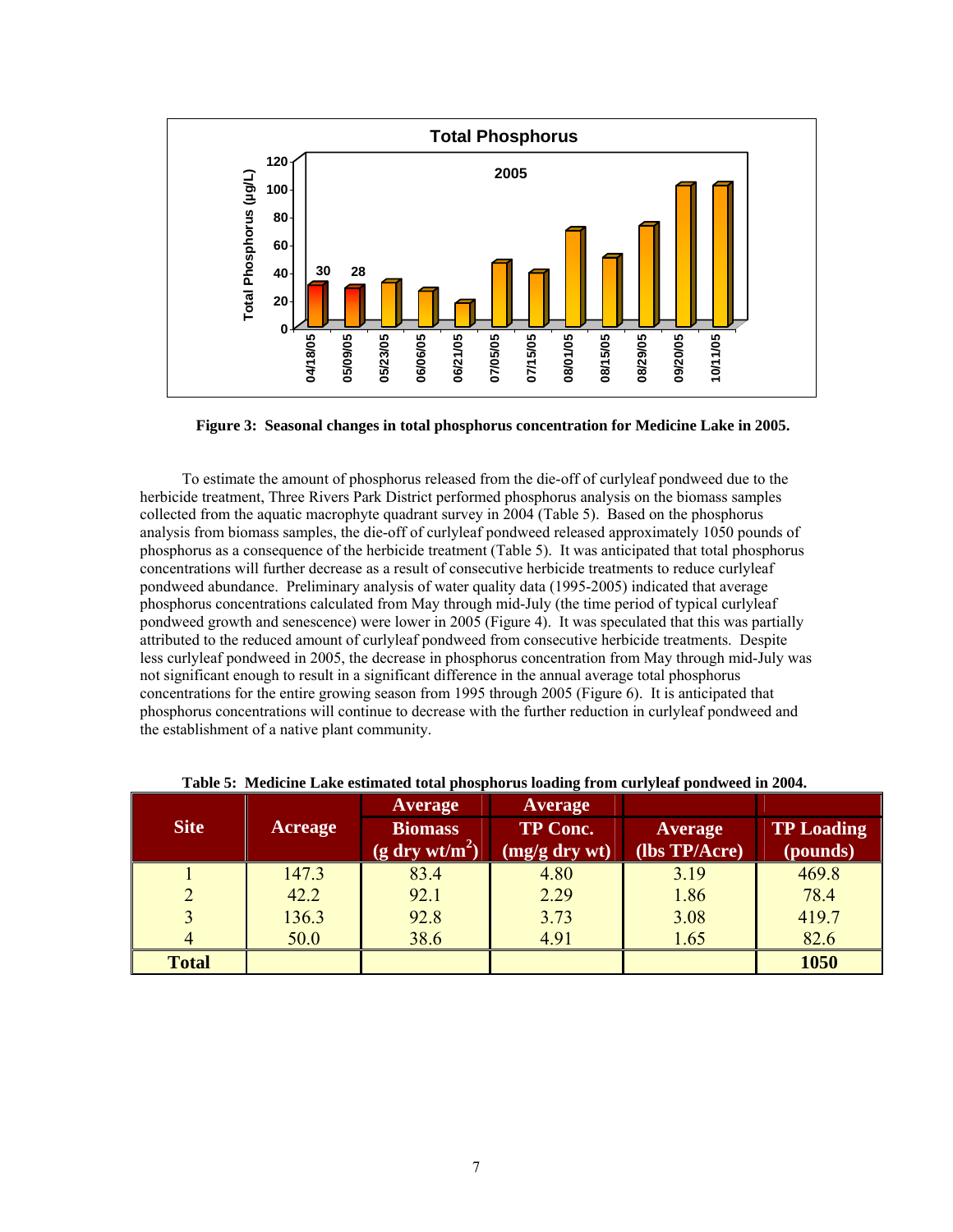

**Figure 4: Medicine Lake average total phosphorus concentration from May through mid-July.** 



**Figure 5: Medicine Lake average total phosphorus concentration from May – September.**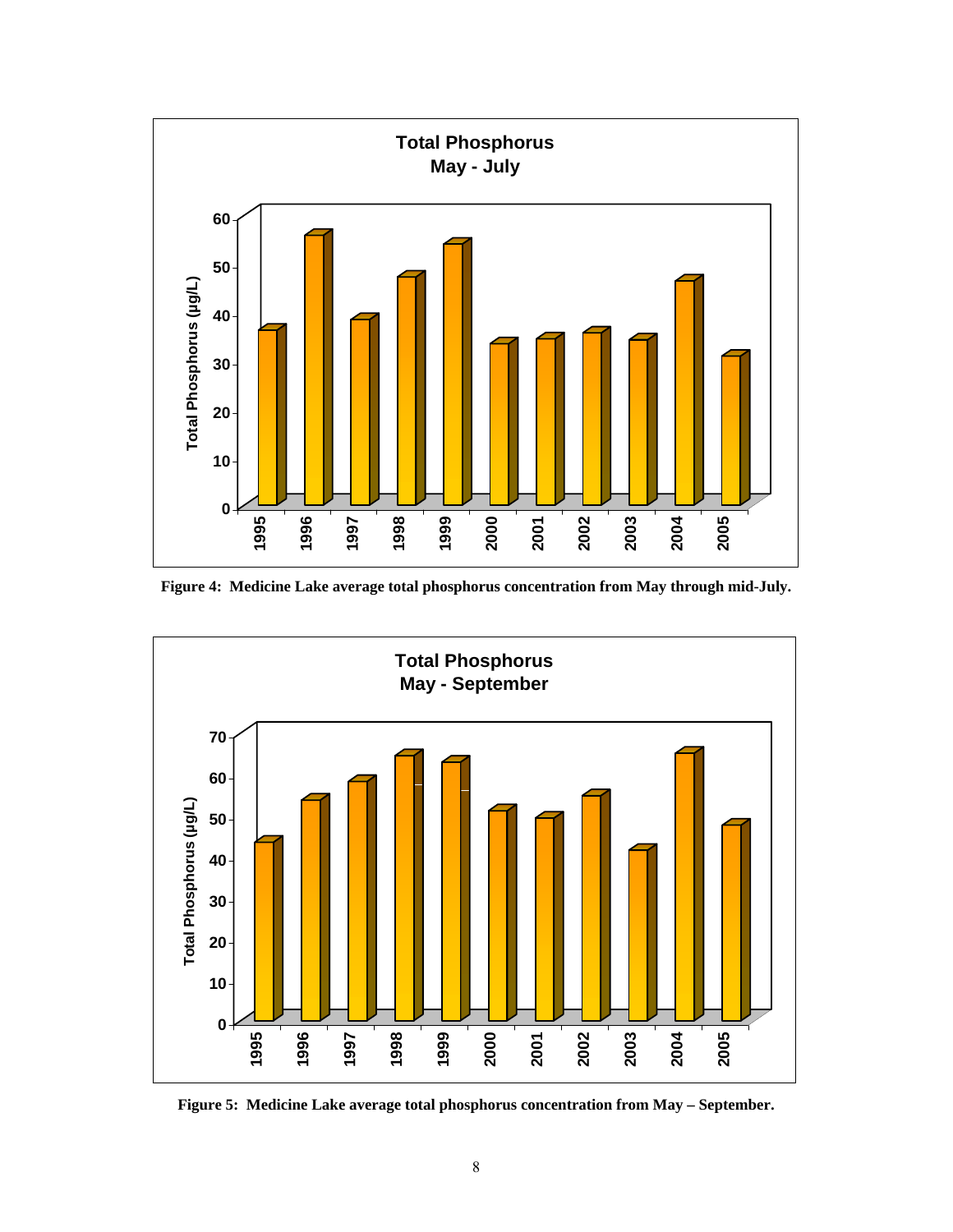The in-lake nutrients that are available for algae have an impact on water clarity conditions. The nutrients released from the die-off of curlyleaf pondweed are in a soluble form that is readily available for algae uptake. Typically, Medicine Lake has an algae bloom following curlyleaf pondweed senescence at the end of June or beginning of July. An objective of controlling curlyleaf pondweed is reducing the excessive amount of nutrients released after senescence to improve water quality conditions. It is anticipated that a decrease in phosphorus concentrations will reduce the severity of potential algae blooms and improve water clarity conditions. Despite a decrease in phosphorus concentrations from May through mid-July in 2005, there were no significant differences in chlorophyll-a concentrations and secchi depth transparency (Figure 6). The conditions during the early spring treatments in 2004 and 2005 were not conducive for the development of an algae bloom. The water temperatures were relatively cool for several weeks following the treatments inhibiting the growth of algae. Consequently, algae blooms did not develop until early summer when water temperatures were warmer (Figure  $7 & 8$  8). Medicine Lake has excess external and internal nutrient loading that inhibit improvements in water quality conditions. Due to these excessive amounts of nutrients, Medicine Lake typically develops poor water quality conditions during the summer. It is still too early to determine whether curlyleaf pondweed management efforts will reduce inlake nutrients enough to improve water quality conditions.



**Figure 6: Annual changes in secchi depth and chlorophyll-a concentrations for Medicine Lake.**